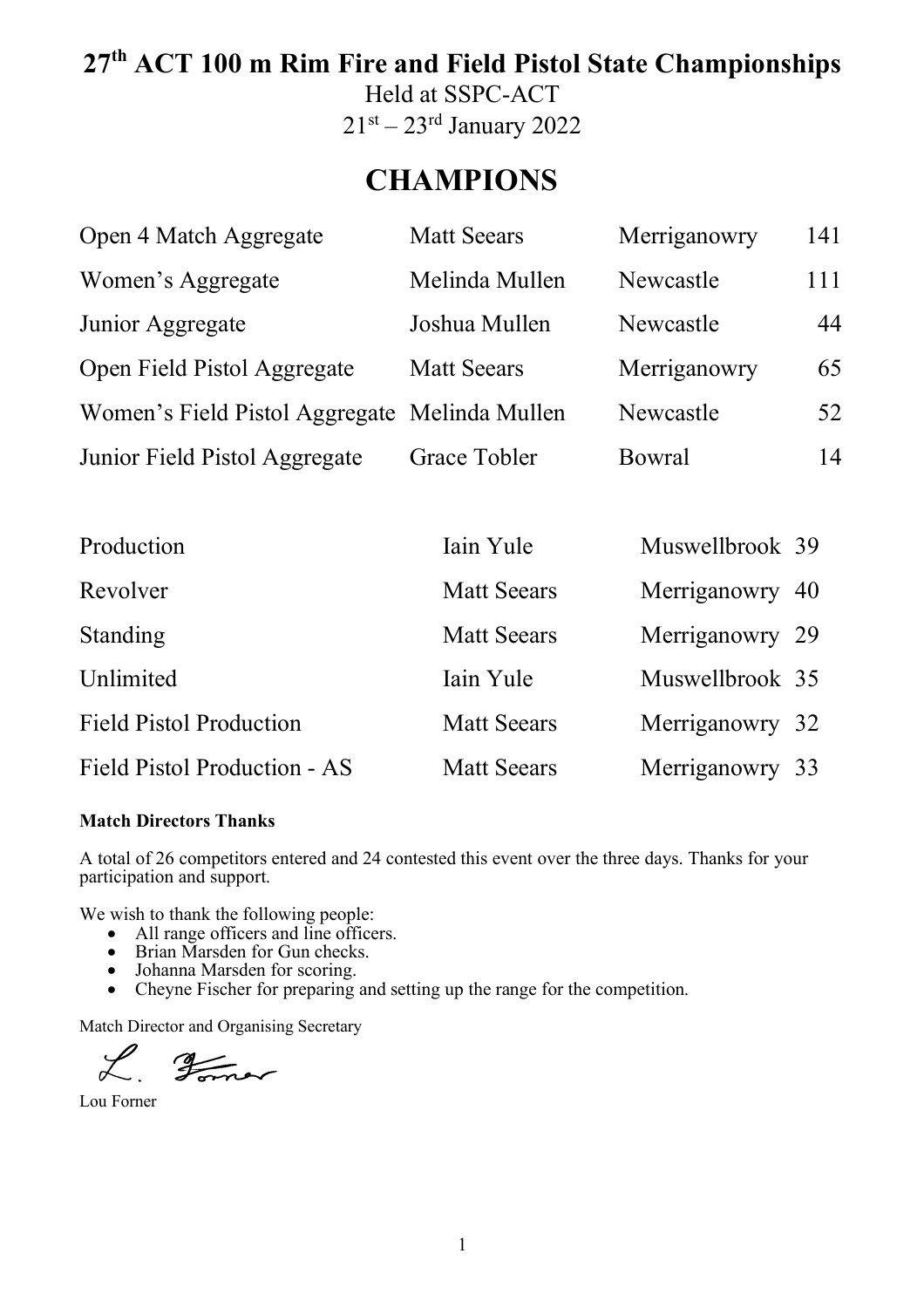#### **100m Open Aggregate**

| Aggregate | <b>Top Surname</b> | Name         | Club            | Prod        | Rev         | <b>Stand</b> | Unlim          |
|-----------|--------------------|--------------|-----------------|-------------|-------------|--------------|----------------|
| 141       | Seears             | Matt         | Merriganowry    | 38          | 40          | 29           | 34             |
| 138       | Yule               | lain         | Muswellbrook    | 39          | 36          | 28           | 35             |
| 134       | Arden              | <b>Mick</b>  | Euroa           | 37          | 36          | 26           | 35             |
| 128       | Fischer            | Cheyne       | <b>SSPC ACT</b> | 38          | 38          | 18           | 34             |
| 114       | Moore              | Lachlan      | Yarra           | 39          | 31          | 22           | 22             |
| 111       | Mullen             | Melinda      | Newcastle       | 35          | 31          | 22           | 23             |
| 110       | Murray             | Kirk         | Merriganowry    | 33          | 30          | 24           | 23             |
| 103       | Dawson             | Greg         | Armidale        | 31          | 29          | 22           | 21             |
| 97        | Forner             | Lou          | <b>SSPC ACT</b> | 29          | 32          | 11           | 25             |
| 91        | <b>Szabolics</b>   | Lou          | <b>SSPC ACT</b> | 33          | 31          | 12           | 15             |
| 80        | Archibald          | Carmel       | Armidale        | 23          | 26          | 10           | 21             |
| 73        | Moore              | James        | Yarra           | 21          | 19          | 14           | 19             |
| 69        | Pascoe             | Rod          | <b>Bowral</b>   | 26          | 29          | 14           | $\mathbf 0$    |
| 66        | Vallance           | Dean         | <b>Bowral</b>   | 19          | 24          | $\mathbf 0$  | 23             |
| 44        | Mullen             | Joshua       | Newcastle       | 20          | 11          | 6            | 7              |
| 41        | Tobler             | Robert       | <b>Bowral</b>   | 14          | 11          | 13           | 3              |
| 40        | Tobler             | Grace        | <b>Bowral</b>   | 11          | 5           | 10           | 14             |
| 35        | Carter             | Peter        | <b>Bowral</b>   | 14          | 15          | 6            | 0              |
| 35        | Tobler             | Mary         | <b>Bowral</b>   | 19          | 9           | 1            | 6              |
| 33        | Tobler             | Annie        | <b>Bowral</b>   | 16          | 3           | 14           | 0              |
| 24        | Marsden            | <b>Brian</b> | Newcastle       | $\mathbf 0$ | $\mathbf 0$ | 24           | 0              |
| 23        | Violi              | Sam          | Endeavour       | 11          | 9           | 1            | $\overline{2}$ |
| 23        | Sinclair           | Lailani      | Armidale        | 3           | 11          | 5            | 4              |
| 9         | Tobler             | Kathy        | Bowral          | 8           | $\mathbf 0$ | 1            | 0              |

### **100m Womens Aggregate**

| <b>Aggregate Top Surname</b> |           | <b>Name</b> | Club      | Prod | Rev | <b>Stand</b> | Unlim        |
|------------------------------|-----------|-------------|-----------|------|-----|--------------|--------------|
| 111                          | Mullen    | Melinda     | Newcastle | 35   | 31  | 22           | 23           |
| 80                           | Archibald | Carmel      | Armidale  | 23   | 26  | 10           | 21           |
| 40                           | Tobler    | Grace       | Bowral    | 11   | 5   | 10           | 14           |
| 35                           | Tobler    | Mary        | Bowral    | 19   | 9   |              | 6            |
| 33                           | Tobler    | Annie       | Bowral    | 16   | 3   | 14           | $\mathbf{0}$ |
| 23                           | Sinclair  | ∟ailani     | Armidale  | 3    | 11  | 5            | 4            |
| 9                            | Tobler    | Kathy       | Bowral    | 8    | 0   |              | $\Omega$     |

### **100m Juniors Aggregate**

| <b>Aggregate Top Surname</b> |            | <b>Name</b> | <b>Club</b> | Prod | <b>Rev</b> | Stand        | Unlim |
|------------------------------|------------|-------------|-------------|------|------------|--------------|-------|
| 44                           | 0 Mullen   | Joshua      | Newcastle   | 20   | 11         | 6            |       |
| 40                           | 0 Tobler   | Grace       | Bowral      | 11   | 5          | 10           | 14    |
| 35                           | 0 Tobler   | Marv        | Bowral      | 19   | 9          |              | 6     |
| 23                           | 0 Sinclair | Lailani     | Armidale    | 3.   | 11         | $\mathbf{b}$ | 4     |

Johanna Marsden Silhouette Scorer 25/01/2022

BK Mansclen

Brian Marsden JP AFIEA Judge "B" MS 2747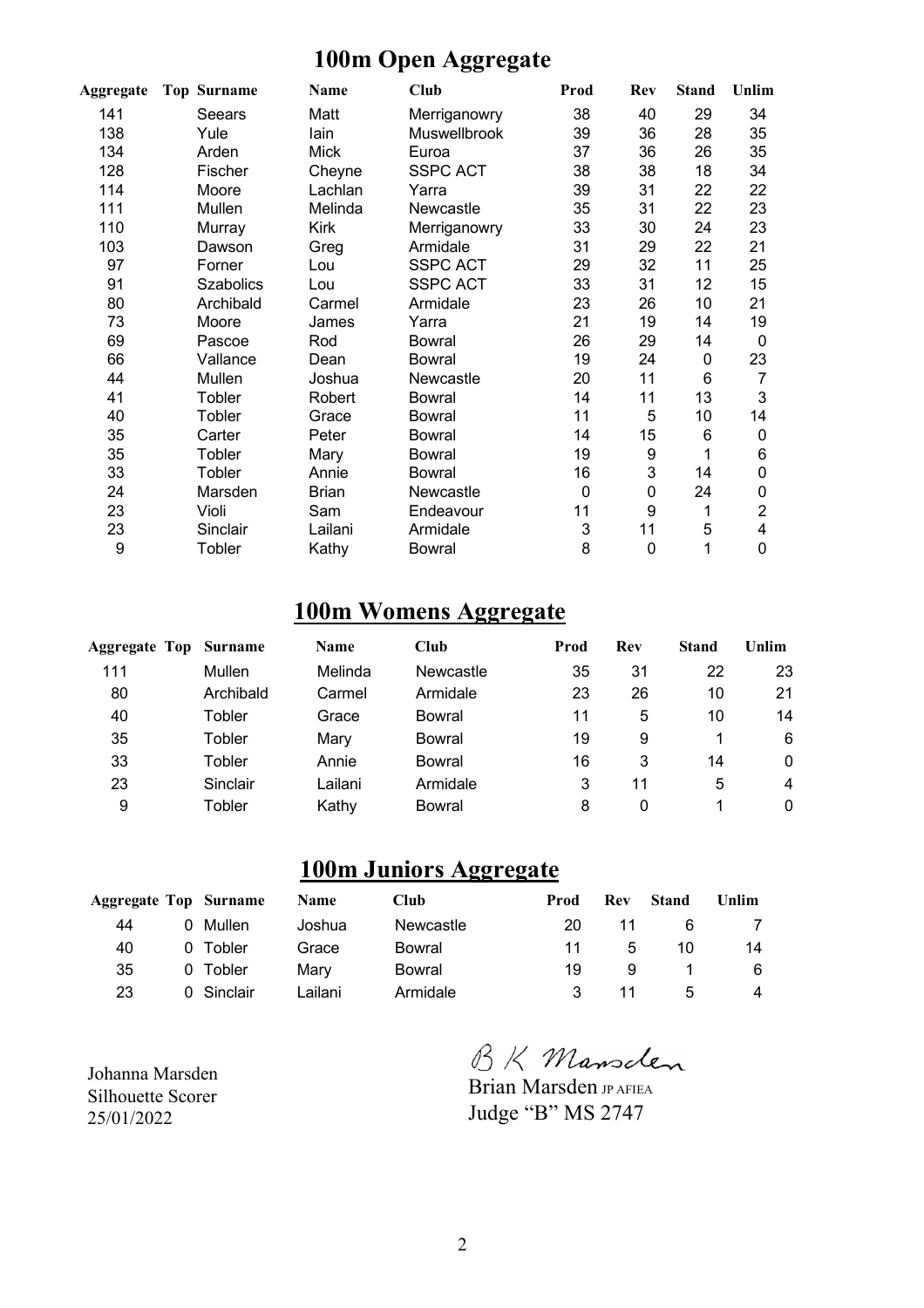#### **Field Pistol Aggregate**

| Aggregate | <b>Surname</b>   | Name         | Club             | Production | <b>Any Sight</b> |
|-----------|------------------|--------------|------------------|------------|------------------|
| 65        | Seears           | Matt         | Merriganowry     | 32         | 33               |
| 61        | Yule             | lain         | Muswellbrook     | 30         | 31               |
| 57        | Dawson           | Greg         | Armidale         | 27         | 30               |
| 56        | Arden            | Mick         | Euroa            | 29         | 27               |
| 52        | Mullen           | Melinda      | <b>Newcastle</b> | 22         | 30               |
| 50        | Marsden          | <b>Brian</b> | Newcastle        | 21         | 29               |
| 46        | Murray           | Kirk         | Merriganowry     | 24         | 22               |
| 42        | Archibald        | Carmel       | Armidale         | 16         | 26               |
| 42        | Moore            | Lachlan      | Yarra            | 21         | 21               |
| 33        | <b>Szabolics</b> | Lou          | <b>SSPC ACT</b>  | 13         | 20               |
| 30        | Fischer          | Cheyne       | <b>SSPC ACT</b>  | 11         | 19               |
| 29        | Forner           | Lou          | <b>SSPC ACT</b>  | 17         | 12               |
| 28        | Tobler           | Robert       | Bowral           | 19         | 9                |
| 25        | Moore            | James        | Yarra            | 13         | 12               |
| 22        | Tobler           | Kathy        | <b>Bowral</b>    | 12         | 10               |
| 16        | Pascoe           | Rod          | <b>Bowral</b>    | 0          | 16               |
| 14        | Tobler           | Grace        | Bowral           | 4          | 10               |
| 9         | Mullen           | Joshua       | Newcastle        | 8          | 1                |
| 3         | Carter           | Peter        | Bowral           | 3          | 0                |

### **Ladies' Field Pistol Aggregate**

| Aggregate | <b>Surname</b> | <b>Name</b> | Club      | <b>Production</b> | Any Sight |
|-----------|----------------|-------------|-----------|-------------------|-----------|
| 52        | Mullen         | Melinda     | Newcastle | 22                | 30        |
| 42        | Archibald      | Carmel      | Armidale  | 16                | 26        |
| 22        | Tobler         | Kathy       | Bowral    | 12                | 10        |
| 14        | Гоbler         | Grace       | Bowral    | 4                 | 10        |

### **Junior's Field Pistol Aggregate**

| Aggregate | <b>Surname</b> | <b>Name</b> | Club      | <b>Production</b> Any Sight |    |
|-----------|----------------|-------------|-----------|-----------------------------|----|
| 14        | Tobler         | Grace       | Bowral    |                             | 10 |
| 9         | Mullen         | Joshua      | Newcastle |                             |    |

Johanna Marsden Silhouette Scorer 25/01/2022

BK Mansclen

Brian Marsden JP AFIEA Judge "B" MS 2747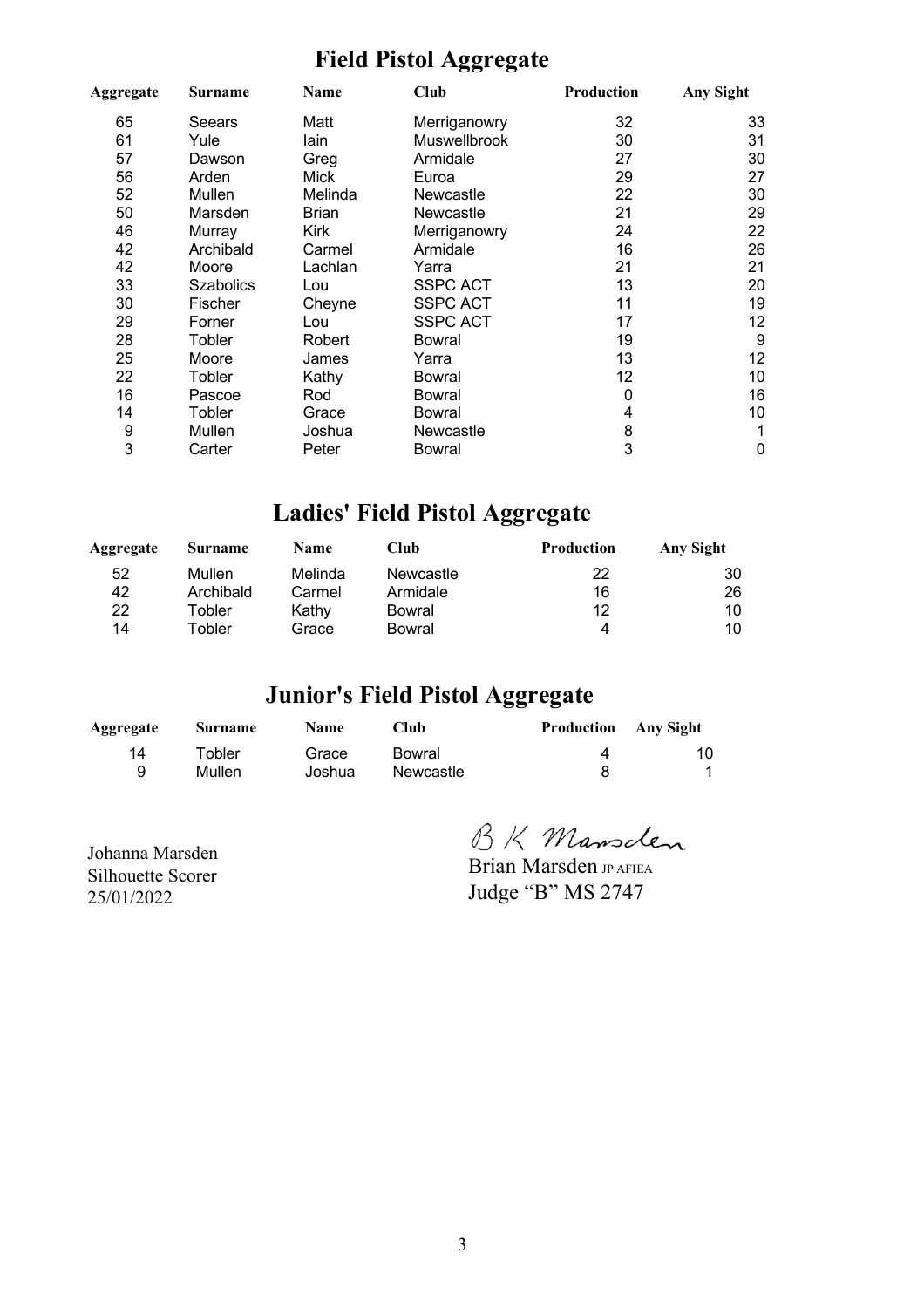### **100m Production Off Gun**

| <b>Name</b> | <b>Surname</b>   | <b>Club</b>     |            | Grade Grade | <b>Total</b> | <b>Top</b>     |                |                | Chic Pig Turk Ram |                |
|-------------|------------------|-----------------|------------|-------------|--------------|----------------|----------------|----------------|-------------------|----------------|
| lain        | Yule             | Muswellbrook    | <b>INT</b> |             | 39           | $\mathbf{1}$   | 10             | 10             | 10                | 9              |
| Lachlan     | Moore            | Yarra           | AAA        |             | 39           | $\overline{2}$ | 10             | 10             | 9                 | 10             |
| Matt        | Seears           | Merriganowry    | <b>INT</b> |             | 38           |                | 10             | 10             | 8                 | 10             |
| Cheyne      | Fischer          | <b>SSPC ACT</b> | <b>INT</b> |             | 38           |                | 10             | 10             | 9                 | 9              |
| <b>Mick</b> | Arden            | Euroa           | <b>INT</b> |             | 37           |                | 10             | 10             | $\overline{7}$    | 10             |
| Melinda     | Mullen           | Newcastle       | AAA        |             | 35           |                | 10             | 8              | 8                 | 9              |
| Lou         | <b>Szabolics</b> | <b>SSPC ACT</b> | AA         |             | 33           |                | 8              | 8              | 8                 | 9              |
| Kirk        | Murray           | Merriganowry    | <b>INT</b> |             | 33           |                | 9              | 10             | $\overline{7}$    | $\overline{7}$ |
| Greg        | Dawson           | Armidale        | AAA        |             | 31           |                | 9              | 10             | 5                 | 7              |
| Lou         | Forner           | <b>SSPC ACT</b> | <b>INT</b> |             | 29           |                | 9              | 10             | 8                 | $\overline{2}$ |
| Rod         | Pascoe           | <b>Bowral</b>   | AA         |             | 26           |                | $\overline{7}$ | 9              | 5                 | 5              |
| Carmel      | Archibald        | Armidale        | AA         |             | 23           |                | $\overline{7}$ | $\overline{7}$ | $\overline{2}$    | 7              |
| James       | Moore            | Yarra           | <b>AAA</b> |             | 21           |                | 9              | 5              | $\overline{4}$    | 3              |
| Joshua      | Mullen           | Newcastle       | B          |             | 20           |                | $\overline{7}$ | $\overline{7}$ | 4                 | $\overline{2}$ |
| Dean        | Vallance         | <b>Bowral</b>   | AA         |             | 19           |                | 7              | 3              | 3                 | 6              |
| Mary        | Tobler           | <b>Bowral</b>   | B          |             | 19           |                | 6              | 5              | 4                 | 4              |
| Annie       | Tobler           | <b>Bowral</b>   | B          |             | 16           |                | 6              | 4              | 3                 | 3              |
| Robert      | Tobler           | <b>Bowral</b>   | B          |             | 14           |                | 3              | 6              | $\overline{2}$    | 3              |
| Peter       | Carter           | <b>Bowral</b>   | B          |             | 14           |                | 6              | 4              | 1                 | 3              |
| Sam         | Violi            | Endeavour       | AA         |             | 11           |                | 4              | 4              | 1                 | $\overline{2}$ |
| Grace       | Tobler           | <b>Bowral</b>   | B          |             | 11           |                | 5              | $\overline{2}$ | 3                 | $\mathbf{1}$   |
| Kathy       | Tobler           | <b>Bowral</b>   | B          |             | 8            |                | 3              | $\overline{2}$ | $\overline{2}$    | 1              |
| Lailani     | Sinclair         | Armidale        | B          |             | 3            |                | 0              | 3              | $\overline{0}$    | 0              |

#### **100m Revolver Off Gun**

| Name        | <b>Surname</b>   | Club            | Grade Grade | <b>Total</b> | Top |    |    | Chic Pig Turk Ram |                |
|-------------|------------------|-----------------|-------------|--------------|-----|----|----|-------------------|----------------|
| Matt        | Seears           | Merriganowry    | <b>INT</b>  | 40           |     | 10 | 10 | 10                | 10             |
| Cheyne      | Fischer          | <b>SSPC ACT</b> | <b>INT</b>  | 38           |     | 10 | 9  | 9                 | 10             |
| <b>Mick</b> | Arden            | Euroa           | INT         | 36           |     | 10 | 9  | 8                 | 9              |
| lain        | Yule             | Muswellbrook    | <b>INT</b>  | 36           |     | 10 | 9  | 9                 | 8              |
| Lou         | Forner           | <b>SSPC ACT</b> | <b>INT</b>  | 32           |     | 10 | 10 | 8                 | 4              |
| Lachlan     | Moore            | Yarra           | AA          | 31           |     | 9  | 8  | $\overline{7}$    | 7              |
| Lou         | <b>Szabolics</b> | <b>SSPC ACT</b> | AA          | 31           |     | 8  | 9  | 8                 | 6              |
| Melinda     | Mullen           | Newcastle       | AAA         | 31           |     | 9  | 8  | 8                 | 6              |
| Kirk        | Murray           | Merriganowry    | AAA         | 30           |     | 7  | 6  | 8                 | 9              |
| Rod         | Pascoe           | <b>Bowral</b>   | AA          | 29           |     | 8  | 9  | 5                 | 7              |
| Greg        | Dawson           | Armidale        | AA          | 29           |     | 10 | 8  | 6                 | 5              |
| Carmel      | Archibald        | Armidale        | AA          | 26           |     | 8  | 10 | 4                 | $\overline{4}$ |
| Dean        | Vallance         | <b>Bowral</b>   | A           | 24           |     | 8  | 5  | 6                 | 5              |
| James       | Moore            | Yarra           | AA          | 19           |     | 7  | 3  | 5                 | 4              |
| Peter       | Carter           | <b>Bowral</b>   | B           | 15           |     | 6  | 4  | $\overline{2}$    | 3              |
| Robert      | Tobler           | <b>Bowral</b>   | B           | 11           |     | 5  | 4  | $\mathbf{0}$      | $\overline{2}$ |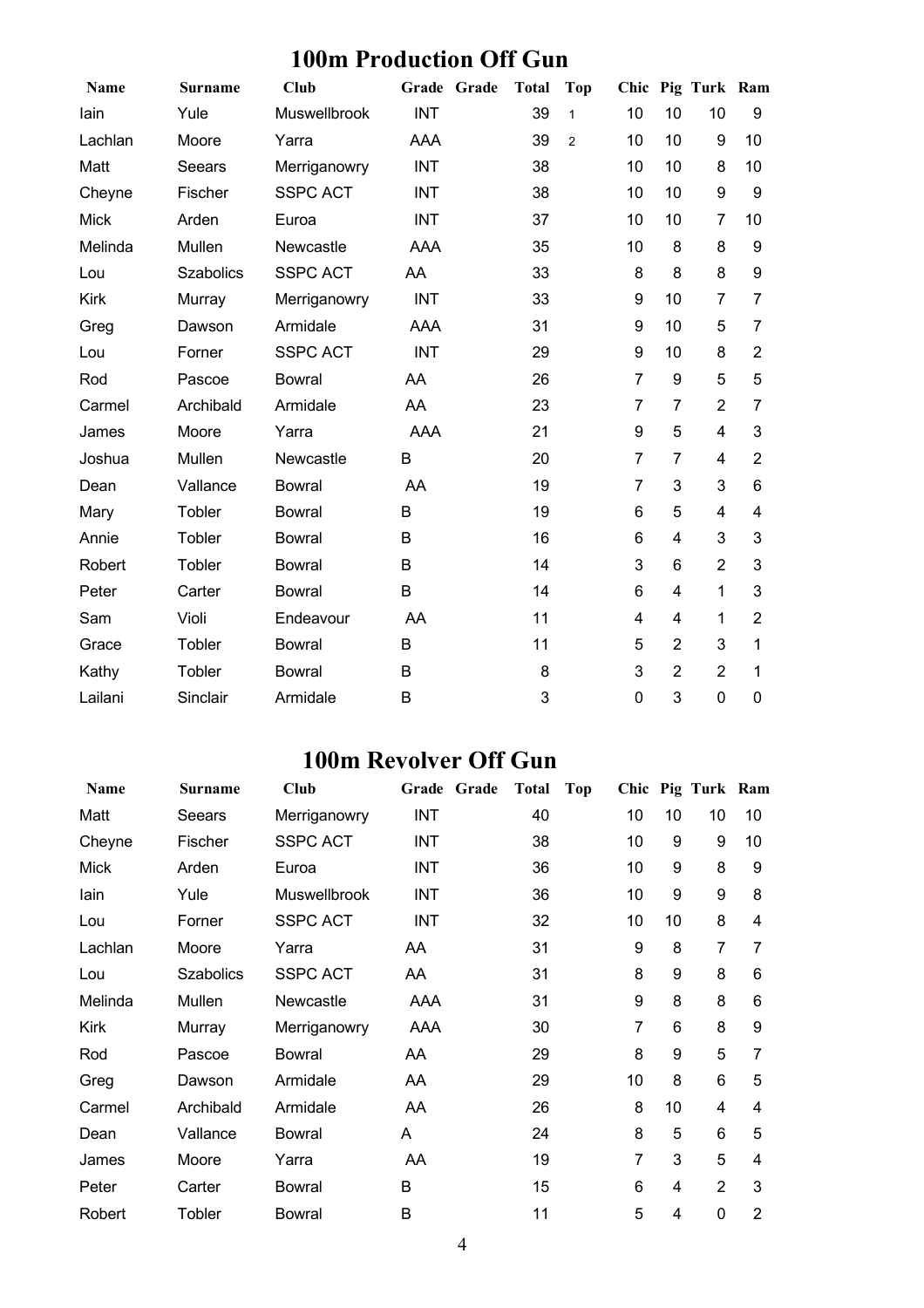| Joshua  | Mullen   | Newcastle     | в  | 11 | 3 | 6  |   |   |
|---------|----------|---------------|----|----|---|----|---|---|
| Lailani | Sinclair | Armidale      | в  | 11 |   | 6  |   |   |
| Sam     | Violi    | Endeavour     | AA | 9  | 5 |    |   | 3 |
| Mary    | Tobler   | Bowral        | в  | 9  | 5 | -3 | 0 |   |
| Grace   | Tobler   | <b>Bowral</b> | в  | 5  | 2 |    | 0 | 2 |
| Annie   | Tobler   | Bowral        | в  | 3  | 3 |    |   | 0 |

# **100m Standing Off Gun**

| <b>Name</b>  | <b>Surname</b>   | <b>Club</b>     |            | Grade Grade | <b>Total</b> | <b>Top</b> |                |                | Chic Pig Turk Ram |                |
|--------------|------------------|-----------------|------------|-------------|--------------|------------|----------------|----------------|-------------------|----------------|
| Matt         | Seears           | Merriganowry    | <b>INT</b> |             | 29           |            | 7              | 10             | 7                 | 5              |
| lain         | Yule             | Muswellbrook    | <b>INT</b> |             | 28           |            | 9              | $\overline{7}$ | 5                 | 7              |
| <b>Mick</b>  | Arden            | Euroa           | AAA        |             | 26           |            | 8              | 8              | 4                 | 6              |
| <b>Brian</b> | Marsden          | Newcastle       | AAA        |             | 24           |            | 9              | 6              | $\overline{2}$    | $\overline{7}$ |
| <b>Kirk</b>  | Murray           | Merriganowry    | <b>AAA</b> |             | 24           |            | 9              | $\overline{7}$ | $\overline{2}$    | 6              |
| Melinda      | Mullen           | Newcastle       | <b>INT</b> |             | 22           |            | $\overline{7}$ | 7              | $\overline{4}$    | 4              |
| Greg         | Dawson           | Armidale        | AAA        |             | 22           |            | 8              | 6              | 4                 | 4              |
| Lachlan      | Moore            | Yarra           | <b>AAA</b> |             | 22           |            | 9              | 8              | $\overline{4}$    | $\mathbf{1}$   |
| Cheyne       | Fischer          | <b>SSPC ACT</b> | AA         |             | 18           |            | 5              | 5              | 4                 | 4              |
| Rod          | Pascoe           | <b>Bowral</b>   | <b>AAA</b> |             | 14           |            | 4              | 1              | 3                 | 6              |
| Annie        | Tobler           | <b>Bowral</b>   | A          |             | 14           |            | 4              | 4              | $\overline{2}$    | 4              |
| James        | Moore            | Yarra           | AA         |             | 14           |            | 5              | 3              | 4                 | $\overline{2}$ |
| Robert       | Tobler           | <b>Bowral</b>   | B          |             | 13           |            | 5              | 5              | 1                 | $\overline{2}$ |
| Lou          | <b>Szabolics</b> | <b>SSPC ACT</b> | A          |             | 12           |            | 4              | 5              | 1                 | $\overline{2}$ |
| Lou          | Forner           | <b>SSPC ACT</b> | <b>AAA</b> |             | 11           |            | 6              | $\overline{2}$ | 0                 | 3              |
| Grace        | Tobler           | <b>Bowral</b>   | A          |             | 10           |            | 5              | $\overline{4}$ | $\mathbf 0$       | 1              |
| Carmel       | Archibald        | Armidale        | AA         |             | 10           |            | 5              | $\overline{2}$ | 3                 | 0              |
| Peter        | Carter           | <b>Bowral</b>   | A          |             | 6            |            | $\overline{2}$ | $\overline{2}$ | 0                 | $\overline{2}$ |
| Joshua       | Mullen           | Newcastle       | A          |             | 6            |            | 3              | 1              | 1                 | 1              |
| Lailani      | Sinclair         | Armidale        | B          |             | 5            |            | 3              | $\overline{2}$ | 0                 | 0              |
| Sam          | Violi            | Endeavour       | AA         |             | 1            |            | 0              | $\overline{0}$ | 0                 | 1              |
| Kathy        | Tobler           | <b>Bowral</b>   | A          |             | 1            |            | 0              | 1              | 0                 | 0              |
| Mary         | Tobler           | <b>Bowral</b>   | Α          |             | 1            |            | 1              | 0              | 0                 | 0              |

# **100m Unlimited Off Gun**

| <b>Name</b> | <b>Surname</b> | Club                | Grade      | Grade TotalTop Gun Chick Pig Turk Ram |   |    |    |   |   |
|-------------|----------------|---------------------|------------|---------------------------------------|---|----|----|---|---|
| lain        | Yule           | <b>Muswellbrook</b> | AAA        | 35                                    | 1 | 10 | 9  | 8 | 8 |
| <b>Mick</b> | Arden          | Euroa               | AAA        | 35                                    | 2 | 9  | 10 | 7 | 9 |
| Cheyne      | Fischer        | <b>SSPC ACT</b>     | AAA        | 34                                    |   | 10 | 7  | 8 | 9 |
| Matt        | Seears         | Merriganowry        | <b>INT</b> | 34                                    |   | 10 | 9  | 8 | 7 |
| Lou         | Forner         | <b>SSPC ACT</b>     | AA         | 25                                    |   | 9  | 8  | 4 | 4 |
| Dean        | Vallance       | Bowral              | B          | 23                                    |   | 7  | 3  | 6 | 7 |
| <b>Kirk</b> | Murray         | Merriganowry        | AA         | 23                                    |   | 5  | 6  | 6 | 6 |
| Melinda     | Mullen         | Newcastle           | AA.        | 23                                    |   | 9  | 9  | 2 | 3 |
| Lachlan     | Moore          | Yarra               | AA         | 22                                    |   | 6  | 7  | 5 | 4 |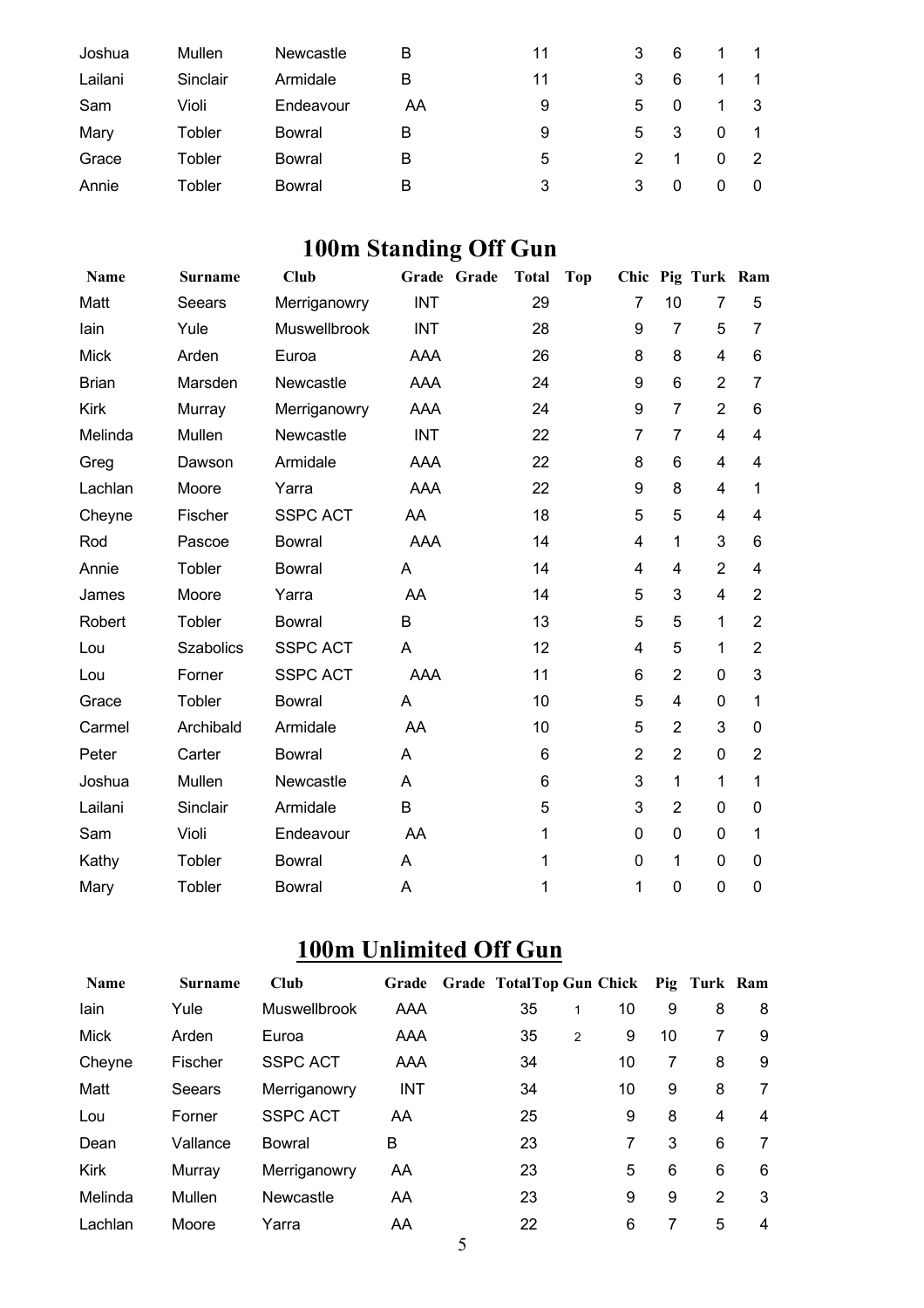| Greg    | Dawson           | Armidale        | AA | 21 | 6 | 6              | 5        | 4              |
|---------|------------------|-----------------|----|----|---|----------------|----------|----------------|
| Carmel  | Archibald        | Armidale        | A  | 21 | 8 | 8              | 3        | $\overline{2}$ |
| James   | Moore            | Yarra           | AA | 19 | 7 | 3              | 8        |                |
| Lou     | <b>Szabolics</b> | <b>SSPC ACT</b> | A  | 15 | 6 | 6              | 3        | $\mathbf{0}$   |
| Grace   | Tobler           | Bowral          | В  | 14 | 6 | 4              | 0        | 4              |
| Joshua  | Mullen           | Newcastle       | В  |    | 4 | $\overline{2}$ | 0        |                |
| Mary    | Tobler           | Bowral          | B  | 6  | 3 | 2              | 1        | $\mathbf 0$    |
| Lailani | Sinclair         | Armidale        | B  | 4  | 2 | 1              | $\Omega$ |                |
| Robert  | Tobler           | Bowral          | B  | 3  | 1 | 1              | 1        | $\mathbf 0$    |
| Sam     | Violi            | Endeavour       | B  | 2  | 0 | 0              | 0        | 2              |

## **Field Pistol Production Off Gun**

| <b>Name</b>  | <b>Surname</b>   | <b>Club</b>     | Grade Grade | <b>Total</b> | <b>Top</b> |                |                | Chic Pig Turk Ram |                |
|--------------|------------------|-----------------|-------------|--------------|------------|----------------|----------------|-------------------|----------------|
| Matt         | Seears           | Merriganowry    | <b>INT</b>  | 32           |            | 9              | 8              | 10                | 5              |
| lain         | Yule             | Muswellbrook    | <b>INT</b>  | 30           |            | $\overline{7}$ | 9              | $\overline{7}$    | 7              |
| <b>Mick</b>  | Arden            | Euroa           | <b>INT</b>  | 29           |            | 9              | 8              | 8                 | 4              |
| Greg         | Dawson           | Armidale        | AAA         | 27           |            | 9              | $\overline{7}$ | $\overline{7}$    | 4              |
| <b>Kirk</b>  | Murray           | Merriganowry    | AAA         | 24           |            | 7              | 9              | 5                 | 3              |
| Melinda      | Mullen           | Newcastle       | AAA         | 22           |            | 9              | 5              | 5                 | 3              |
| <b>Brian</b> | Marsden          | Newcastle       | AAA         | 21           |            | 8              | 7              | 3                 | 3              |
| Lachlan      | Moore            | Yarra           | AA          | 21           |            | 8              | 6              | 5                 | $\overline{2}$ |
| Robert       | Tobler           | <b>Bowral</b>   | A           | 19           |            | $\overline{7}$ | 6              | 4                 | $\overline{2}$ |
| Lou          | Forner           | <b>SSPC ACT</b> | AAA         | 17           |            | 7              | 3              | 4                 | 3              |
| Carmel       | Archibald        | Armidale        | AA          | 16           |            | 4              | 5              | 6                 | 1              |
| Lou          | <b>Szabolics</b> | <b>SSPC ACT</b> | AA          | 13           |            | 4              | 4              | 1                 | 4              |
| James        | Moore            | Yarra           | AAA         | 13           |            | 6              | 3              | 1                 | 3              |
| Kathy        | Tobler           | Bowral          | A           | 12           |            | 5              | 4              | $\overline{2}$    | 1              |
| Cheyne       | Fischer          | <b>SSPC ACT</b> | AAA         | 11           |            | 5              | 3              | $\overline{2}$    | 1              |
| Joshua       | Mullen           | Newcastle       | B           | 8            |            | 6              | 1              | 1                 | 0              |
| Grace        | Tobler           | <b>Bowral</b>   | A           | 4            |            | 4              | 0              | $\mathbf 0$       | 0              |
| Peter        | Carter           | <b>Bowral</b>   | B           | 3            |            | 1              | 1              | 1                 | 0              |

# **Field Pistol Any Sight Off Gun**

| <b>Name</b>  | <b>Surname</b>   | Club            | Grade Grade | Total | Top |    |    | Chic Pig Turk Ram |   |
|--------------|------------------|-----------------|-------------|-------|-----|----|----|-------------------|---|
| Matt         | Seears           | Merriganowry    | <b>INT</b>  | 33    |     | 8  | 9  | 8                 | 8 |
| lain         | Yule             | Muswellbrook    | <b>INT</b>  | 31    |     | 10 | 10 | 5                 | 6 |
| Melinda      | Mullen           | Newcastle       | AAA         | 30    |     | 9  | 6  | 9                 | 6 |
| Greg         | Dawson           | Armidale        | AAA         | 30    |     | 10 | 8  | 6                 | 6 |
| <b>Brian</b> | Marsden          | Newcastle       | AAA         | 29    |     | 8  | 9  | 8                 | 4 |
| <b>Mick</b>  | Arden            | Euroa           | AAA         | 27    |     | 8  | 8  | 6                 | 5 |
| Carmel       | Archibald        | Armidale        | AA          | 26    |     | 8  | 7  | 4                 |   |
| Kirk         | Murray           | Merriganowry    | AA          | 22    |     | 7  | 8  | $\mathcal{P}$     | 5 |
| Lachlan      | Moore            | Yarra           | A           | 21    |     | 8  | 7  | 3                 | 3 |
| Lou          | <b>Szabolics</b> | <b>SSPC ACT</b> | AA          | 20    |     | 9  | 6  | 4                 |   |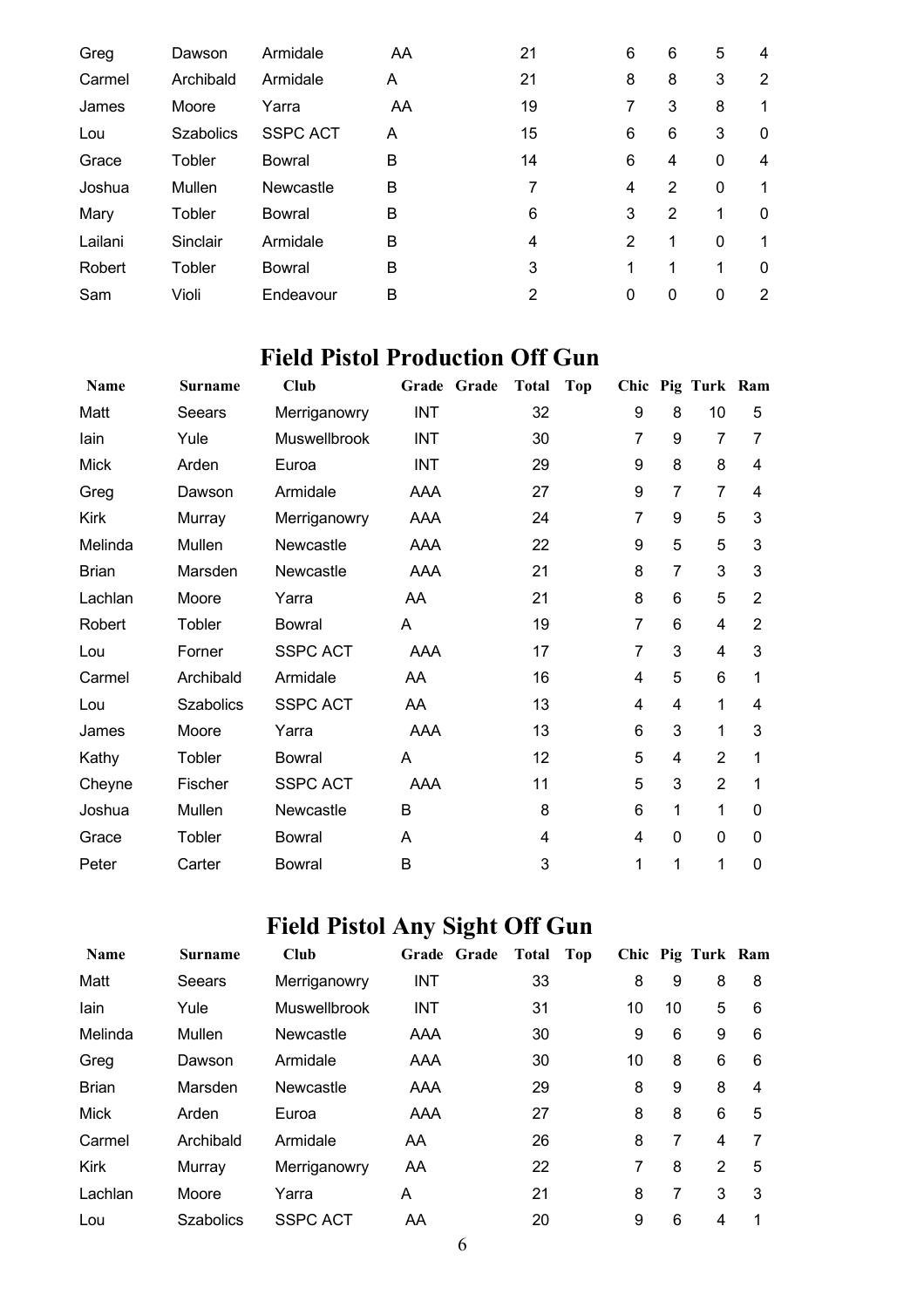| Cheyne | Fischer | <b>SSPC ACT</b> | AA  | 19 | 6 |   | 5 |    |
|--------|---------|-----------------|-----|----|---|---|---|----|
| Rod    | Pascoe  | Bowral          | А   | 16 | 6 |   | 0 | 3  |
| Lou    | Forner  | <b>SSPC ACT</b> | AAA | 12 | 2 | 5 |   | 4  |
| James  | Moore   | Yarra           | AA  | 12 | 3 | 4 |   | 4  |
| Grace  | Tobler  | Bowral          | в   | 10 | 3 | 2 | 2 | -3 |
| Kathy  | Tobler  | Bowral          | в   | 10 | 6 | 2 |   |    |
| Robert | Tobler  | Bowral          | A   | 9  | 4 | 3 | 1 |    |
| Joshua | Mullen  | Newcastle       | в   | 1  | 1 | 0 | 0 | 0  |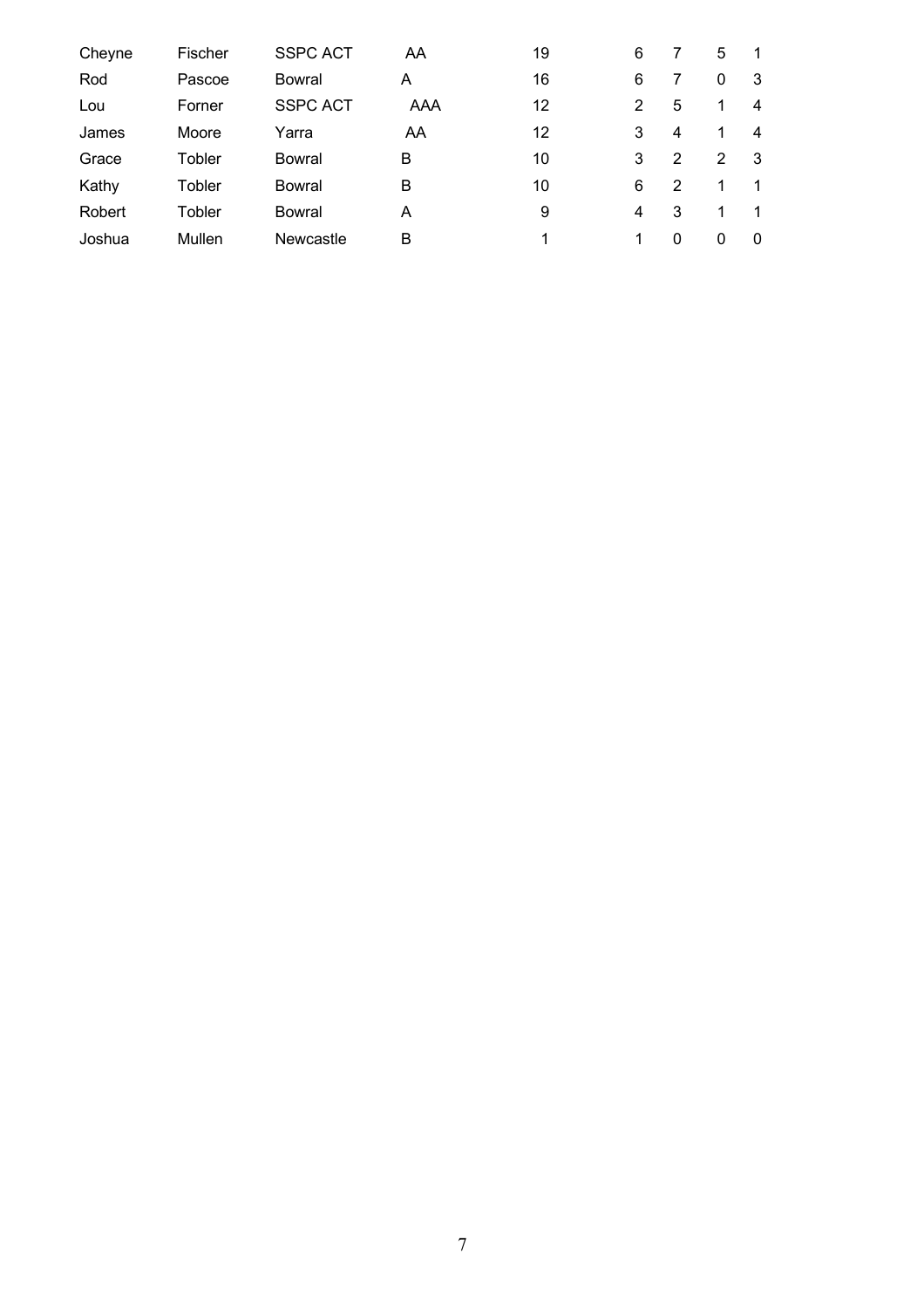### **100m Production**

| Name        |            | <b>Surname</b>   | Club            | <b>Grade Total Shoot</b> |    | <b>Chick</b>     | Pig                     | Turk Ram                |                |
|-------------|------------|------------------|-----------------|--------------------------|----|------------------|-------------------------|-------------------------|----------------|
| Grade       | <b>INT</b> |                  |                 |                          |    |                  |                         |                         |                |
| lain        |            | Yule             | Muswellbrook    |                          | 39 | 10               | 10                      | 10                      | 9              |
| Matt        |            | Seears           | Merriganowry    |                          | 38 | 10               | 10                      | 8                       | 10             |
| Cheyne      |            | Fischer          | <b>SSPC ACT</b> |                          | 38 | 10               | 10                      | $\boldsymbol{9}$        | 9              |
| <b>Mick</b> |            | Arden            | Euroa           |                          | 37 | 10               | 10                      | $\overline{7}$          | 10             |
| <b>Kirk</b> |            | Murray           | Merriganowry    |                          | 33 | 9                | 10                      | $\overline{7}$          | $\overline{7}$ |
| Lou         |            | Forner           | <b>SSPC ACT</b> |                          | 29 | 9                | 10                      | 8                       | $\overline{2}$ |
| Grade       | AAA        |                  |                 |                          |    |                  |                         |                         |                |
| Lachlan     |            | Moore            | Yarra           |                          | 39 | 10               | 10                      | 9                       | 10             |
| Melinda     |            | Mullen           | Newcastle       |                          | 35 | 10               | 8                       | 8                       | 9              |
| Greg        |            | Dawson           | Armidale        |                          | 31 | $\boldsymbol{9}$ | 10                      | 5                       | $\overline{7}$ |
| James       |            | Moore            | Yarra           |                          | 21 | 9                | 5                       | $\overline{\mathbf{4}}$ | 3              |
| Grade       | AA         |                  |                 |                          |    |                  |                         |                         |                |
| Lou         |            | <b>Szabolics</b> | <b>SSPC ACT</b> |                          | 33 | 8                | 8                       | 8                       | 9              |
| Rod         |            | Pascoe           | <b>Bowral</b>   |                          | 26 | $\overline{7}$   | 9                       | 5                       | 5              |
| Carmel      |            | Archibald        | Armidale        |                          | 23 | $\overline{7}$   | 7                       | $\overline{2}$          | 7              |
| Dean        |            | Vallance         | <b>Bowral</b>   |                          | 19 | $\overline{7}$   | 3                       | 3                       | 6              |
| Sam         |            | Violi            | Endeavour       |                          | 11 | 4                | $\overline{\mathbf{4}}$ | 1                       | $\overline{2}$ |
| Grade       | B          |                  |                 |                          |    |                  |                         |                         |                |
| Joshua      |            | Mullen           | Newcastle       |                          | 20 | 7                | 7                       | 4                       | $\overline{2}$ |
| Mary        |            | Tobler           | <b>Bowral</b>   |                          | 19 | 6                | 5                       | 4                       | 4              |
| Annie       |            | Tobler           | <b>Bowral</b>   |                          | 16 | 6                | 4                       | 3                       | 3              |
| Robert      |            | Tobler           | <b>Bowral</b>   |                          | 14 | 3                | 6                       | $\overline{2}$          | 3              |
| Peter       |            | Carter           | <b>Bowral</b>   |                          | 14 | 6                | $\overline{4}$          | 1                       | 3              |
| Grace       |            | Tobler           | <b>Bowral</b>   |                          | 11 | 5                | $\overline{2}$          | 3                       | 1              |
| Kathy       |            | Tobler           | <b>Bowral</b>   |                          | 8  | $\mathbf{3}$     | $\overline{2}$          | $\overline{2}$          | 1              |
| Lailani     |            | Sinclair         | Armidale        |                          | 3  | $\mathbf 0$      | 3                       | $\pmb{0}$               | 0              |

#### **100m Revolver**

| <b>Name</b> |            | <b>Surname</b>   | <b>Club</b>     |    | <b>Grade Total Shoot</b> | Chick | Pig | Turk Ram |    |
|-------------|------------|------------------|-----------------|----|--------------------------|-------|-----|----------|----|
| Grade       | <b>INT</b> |                  |                 |    |                          |       |     |          |    |
| Matt        |            | Seears           | Merriganowry    | 40 |                          | 10    | 10  | 10       | 10 |
| Cheyne      |            | Fischer          | <b>SSPC ACT</b> | 38 |                          | 10    | 9   | 9        | 10 |
| <b>Mick</b> |            | Arden            | Euroa           | 36 |                          | 10    | 9   | 8        | 9  |
| lain        |            | Yule             | Muswellbrook    | 36 |                          | 10    | 9   | 9        | 8  |
| Lou         |            | Forner           | <b>SSPC ACT</b> | 32 |                          | 10    | 10  | 8        | 4  |
| Grade       | AAA        |                  |                 |    |                          |       |     |          |    |
| Melinda     |            | Mullen           | Newcastle       | 31 |                          | 9     | 8   | 8        | 6  |
| Kirk        |            | Murray           | Merriganowry    | 30 |                          | 7     | 6   | 8        | 9  |
| Grade       | AA         |                  |                 |    |                          |       |     |          |    |
| Lachlan     |            | Moore            | Yarra           | 31 |                          | 9     | 8   | 7        | 7  |
| Lou         |            | <b>Szabolics</b> | <b>SSPC ACT</b> | 31 |                          | 8     | 9   | 8        | 6  |
| Rod         |            | Pascoe           | Bowral          | 29 |                          | 8     | 9   | 5        | 7  |
| Greg        |            | Dawson           | Armidale        | 29 |                          | 10    | 8   | 6        | 5  |
| Carmel      |            | Archibald        | Armidale        | 26 |                          | 8     | 10  | 4        | 4  |
| James       |            | Moore            | Yarra           | 19 |                          | 7     | 3   | 5        | 4  |
| Sam         |            | Violi            | Endeavour       | 9  |                          | 5     | 0   | 1        | 3  |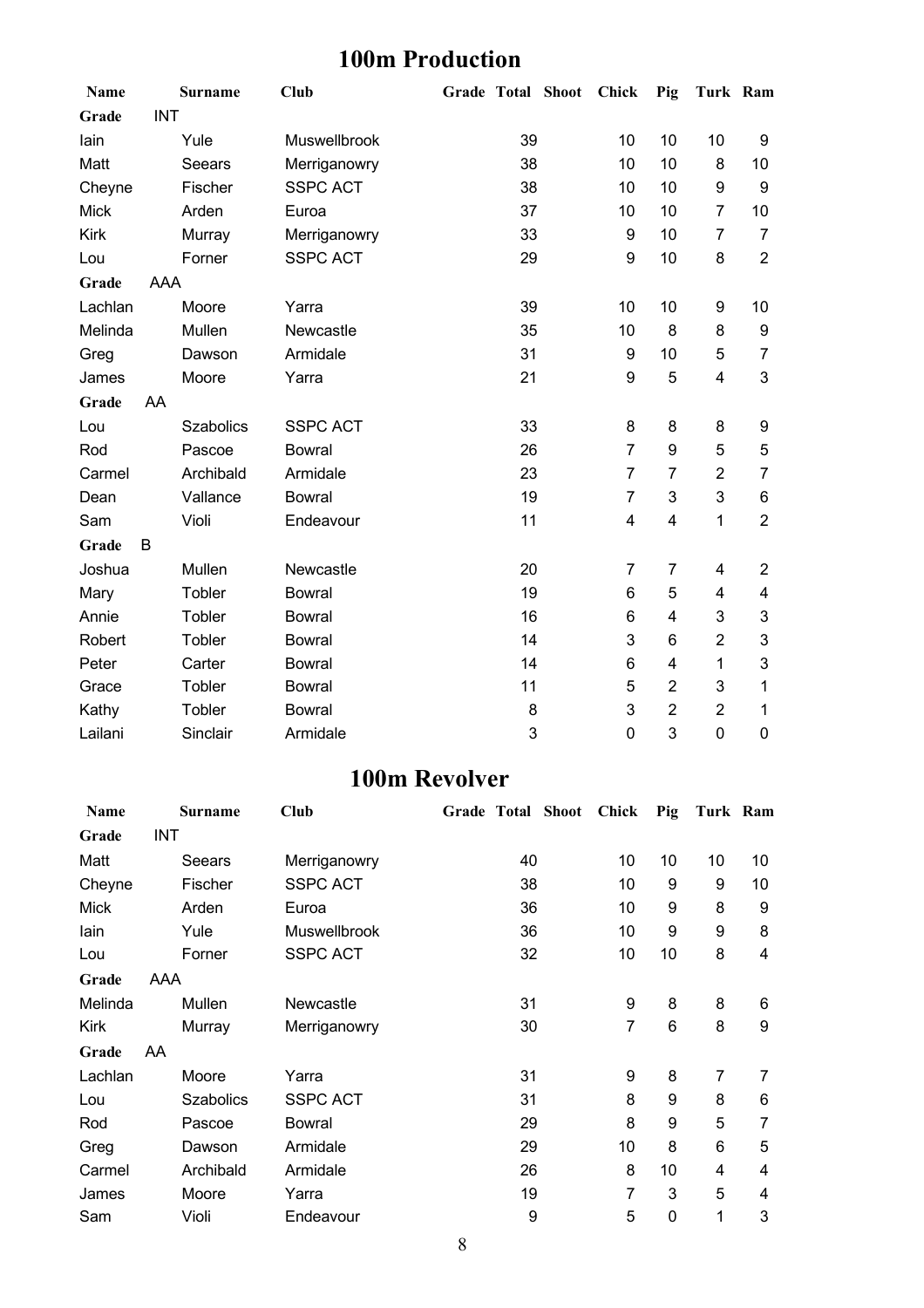| Grade   | A |          |               |    |                |   |              |   |
|---------|---|----------|---------------|----|----------------|---|--------------|---|
| Dean    |   | Vallance | Bowral        | 24 | 8              | 5 | 6            | 5 |
| Grade   | B |          |               |    |                |   |              |   |
| Peter   |   | Carter   | Bowral        | 15 | 6              | 4 | 2            | 3 |
| Robert  |   | Tobler   | Bowral        | 11 | 5              | 4 | 0            | 2 |
| Joshua  |   | Mullen   | Newcastle     | 11 | 3              | 6 | 1            | 1 |
| Lailani |   | Sinclair | Armidale      | 11 | 3              | 6 | 1            | 1 |
| Mary    |   | Tobler   | <b>Bowral</b> | 9  | 5              | 3 | $\mathbf{0}$ | 1 |
| Grace   |   | Tobler   | Bowral        | 5  | $\overline{2}$ | 1 | 0            | 2 |
| Annie   |   | Tobler   | Bowral        | 3  | 3              | 0 | 0            | 0 |

# **100m Standing**

| <b>Name</b>  |            | <b>Surname</b>   | Club            | Grade Total Shoot |              | <b>Chick</b>   | Pig            |                | Turk Ram                |
|--------------|------------|------------------|-----------------|-------------------|--------------|----------------|----------------|----------------|-------------------------|
| Grade        | <b>INT</b> |                  |                 |                   |              |                |                |                |                         |
| Matt         |            | Seears           | Merriganowry    |                   | 29           | $\overline{7}$ | 10             | 7              | 5                       |
| lain         |            | Yule             | Muswellbrook    |                   | 28           | 9              | $\overline{7}$ | 5              | $\overline{7}$          |
| Melinda      |            | Mullen           | Newcastle       |                   | 22           | $\overline{7}$ | $\overline{7}$ | $\overline{4}$ | $\overline{\mathbf{4}}$ |
| Grade        | AAA        |                  |                 |                   |              |                |                |                |                         |
| <b>Mick</b>  |            | Arden            | Euroa           |                   | 26           | 8              | 8              | 4              | 6                       |
| <b>Brian</b> |            | Marsden          | Newcastle       |                   | 24           | 9              | 6              | $\overline{2}$ | $\overline{7}$          |
| <b>Kirk</b>  |            | Murray           | Merriganowry    |                   | 24           | 9              | $\overline{7}$ | $\overline{2}$ | $\,6$                   |
| Greg         |            | Dawson           | Armidale        |                   | 22           | 8              | 6              | 4              | $\overline{\mathbf{4}}$ |
| Lachlan      |            | Moore            | Yarra           |                   | 22           | 9              | 8              | 4              | $\mathbf 1$             |
| Rod          |            | Pascoe           | <b>Bowral</b>   |                   | 14           | 4              | 1              | 3              | $\,6\,$                 |
| Lou          |            | Forner           | <b>SSPC ACT</b> |                   | 11           | 6              | $\overline{2}$ | 0              | 3                       |
| Grade        | AA         |                  |                 |                   |              |                |                |                |                         |
| Cheyne       |            | Fischer          | <b>SSPC ACT</b> |                   | 18           | 5              | 5              | 4              | 4                       |
| James        |            | Moore            | Yarra           |                   | 14           | 5              | 3              | 4              | $\overline{2}$          |
| Carmel       |            | Archibald        | Armidale        |                   | 10           | 5              | $\overline{2}$ | 3              | $\pmb{0}$               |
| Sam          |            | Violi            | Endeavour       |                   | 1            | 0              | $\pmb{0}$      | 0              | $\mathbf{1}$            |
| Grade        | A          |                  |                 |                   |              |                |                |                |                         |
| Annie        |            | Tobler           | <b>Bowral</b>   |                   | 14           | 4              | 4              | $\overline{2}$ | 4                       |
| Lou          |            | <b>Szabolics</b> | <b>SSPC ACT</b> |                   | 12           | 4              | 5              | $\mathbf{1}$   | $\mathbf{2}$            |
| Grace        |            | Tobler           | <b>Bowral</b>   |                   | 10           | 5              | 4              | 0              | 1                       |
| Peter        |            | Carter           | <b>Bowral</b>   |                   | 6            | $\overline{2}$ | $\overline{2}$ | 0              | $\overline{c}$          |
| Joshua       |            | Mullen           | Newcastle       |                   | 6            | 3              | 1              | $\mathbf{1}$   | 1                       |
| Kathy        |            | Tobler           | <b>Bowral</b>   |                   | $\mathbf{1}$ | 0              | 1              | 0              | $\mathbf 0$             |
| Mary         |            | Tobler           | <b>Bowral</b>   |                   | 1            | 1              | $\pmb{0}$      | $\pmb{0}$      | $\mathbf 0$             |
| Grade        | B          |                  |                 |                   |              |                |                |                |                         |
| Robert       |            | Tobler           | <b>Bowral</b>   |                   | 13           | 5              | 5              | 1              | $\overline{2}$          |
| Lailani      |            | Sinclair         | Armidale        |                   | 5            | 3              | $\overline{2}$ | $\mathbf 0$    | $\mathbf 0$             |

# **100m Unlimited**

| <b>Name</b> | Surname    | <b>Club</b>  |    | Grade Total Shoot Chick Pig Turk Ram |     |              |  |
|-------------|------------|--------------|----|--------------------------------------|-----|--------------|--|
| Grade       | <b>INT</b> |              |    |                                      |     |              |  |
| Matt        | Seears     | Merriganowry | 34 | 10. L                                | - 9 | $\mathbf{R}$ |  |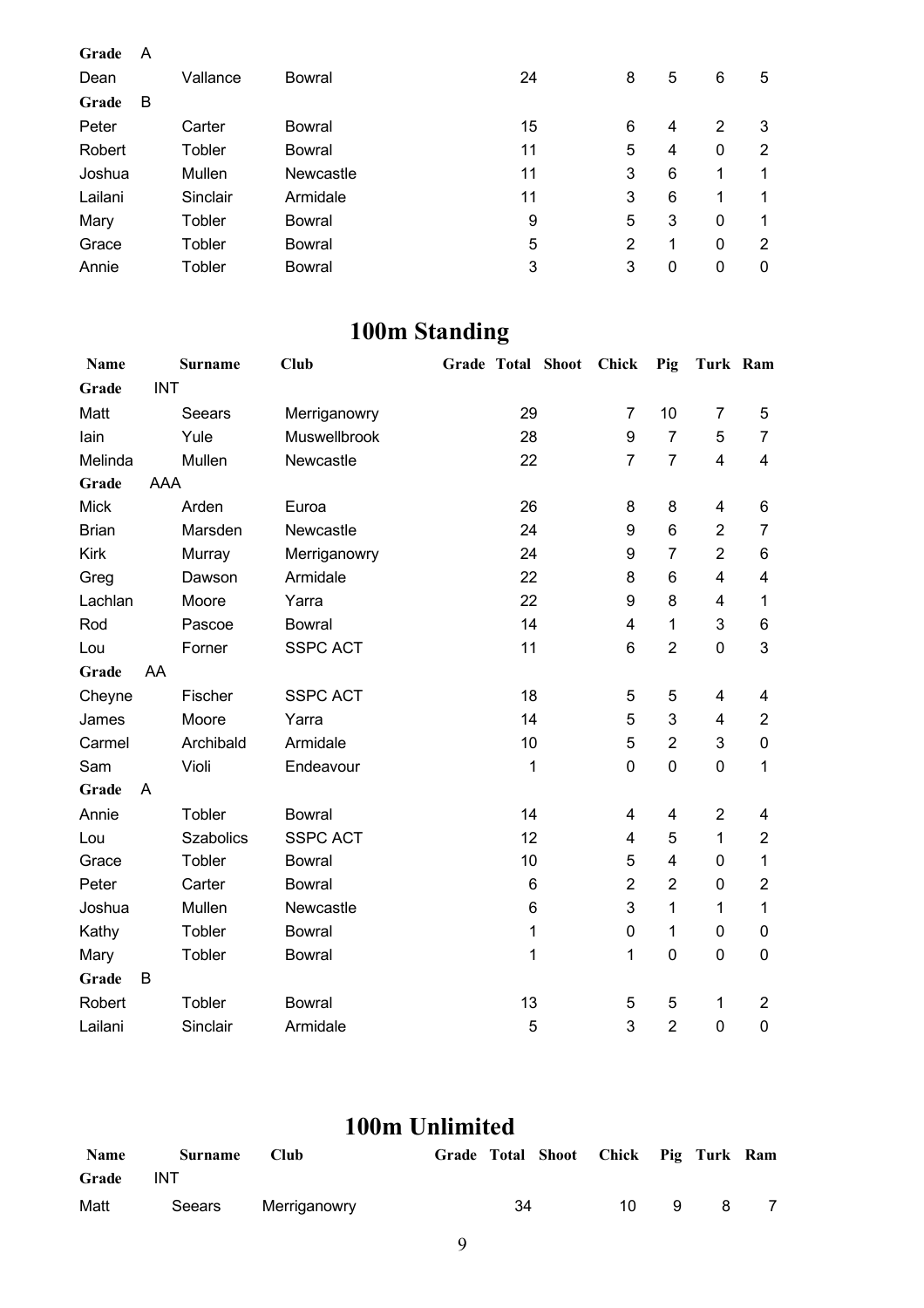| Grade       | AAA            |                  |                     |                |                |                |                |                |
|-------------|----------------|------------------|---------------------|----------------|----------------|----------------|----------------|----------------|
| Mick        |                | Arden            | Euroa               | 35             | 9              | 10             | 7              | 9              |
| lain        |                | Yule             | <b>Muswellbrook</b> | 35             | 10             | 9              | 8              | 8              |
| Cheyne      |                | Fischer          | <b>SSPC ACT</b>     | 34             | 10             | 7              | 8              | 9              |
| Grade       | AA             |                  |                     |                |                |                |                |                |
| Lou         |                | Forner           | <b>SSPC ACT</b>     | 25             | 9              | 8              | 4              | 4              |
| <b>Kirk</b> |                | Murray           | Merriganowry        | 23             | 5              | 6              | 6              | 6              |
| Melinda     |                | Mullen           | Newcastle           | 23             | 9              | 9              | $\overline{2}$ | 3              |
| Lachlan     |                | Moore            | Yarra               | 22             | 6              | 7              | 5              | 4              |
| Greg        |                | Dawson           | Armidale            | 21             | 6              | 6              | 5              | 4              |
| James       |                | Moore            | Yarra               | 19             | 7              | 3              | 8              | 1              |
| Grade       | $\overline{A}$ |                  |                     |                |                |                |                |                |
| Carmel      |                | Archibald        | Armidale            | 21             | 8              | 8              | 3              | $\overline{2}$ |
| Lou         |                | <b>Szabolics</b> | <b>SSPC ACT</b>     | 15             | $6\phantom{1}$ | $6\phantom{1}$ | 3              | $\mathbf 0$    |
| Grade       | B              |                  |                     |                |                |                |                |                |
| Dean        |                | Vallance         | <b>Bowral</b>       | 23             | 7              | 3              | 6              | 7              |
| Grace       |                | Tobler           | <b>Bowral</b>       | 14             | 6              | 4              | 0              | 4              |
| Joshua      |                | Mullen           | Newcastle           | $\overline{7}$ | 4              | $\overline{2}$ | 0              | $\mathbf 1$    |
| Mary        |                | Tobler           | <b>Bowral</b>       | 6              | 3              | $\overline{2}$ | 1              | 0              |
| Lailani     |                | Sinclair         | Armidale            | 4              | $\overline{2}$ | 1              | 0              | 1              |
| Robert      |                | Tobler           | <b>Bowral</b>       | 3              | 1              | 1              | 1              | 0              |
| Sam         |                | Violi            | Endeavour           | $\overline{2}$ | 0              | 0              | 0              | $\overline{2}$ |

### **Field Pistol Production**

| Name         |            | <b>Surname</b>   | <b>Club</b>     |                | Grade Total Shoot Chick |                | Pig            | Turk Ram       |                           |
|--------------|------------|------------------|-----------------|----------------|-------------------------|----------------|----------------|----------------|---------------------------|
| Grade        | <b>INT</b> |                  |                 |                |                         |                |                |                |                           |
| Matt         |            | Seears           | Merriganowry    | 32             |                         | 9              | 8              | 10             | 5                         |
| lain         |            | Yule             | Muswellbrook    | 30             |                         | $\overline{7}$ | 9              | 7              | 7                         |
| <b>Mick</b>  |            | Arden            | Euroa           | 29             |                         | 9              | 8              | 8              | $\overline{\mathbf{4}}$   |
| Grade        | AAA        |                  |                 |                |                         |                |                |                |                           |
| Greg         |            | Dawson           | Armidale        | 27             |                         | 9              | $\overline{7}$ | 7              | 4                         |
| <b>Kirk</b>  |            | Murray           | Merriganowry    | 24             |                         | 7              | 9              | 5              | 3                         |
| Melinda      |            | Mullen           | Newcastle       | 22             |                         | 9              | 5              | 5              | 3                         |
| <b>Brian</b> |            | Marsden          | Newcastle       | 21             |                         | 8              | 7              | 3              | $\ensuremath{\mathsf{3}}$ |
| Lou          |            | Forner           | <b>SSPC ACT</b> | 17             |                         | $\overline{7}$ | 3              | 4              | $\mathbf{3}$              |
| James        |            | Moore            | Yarra           | 13             |                         | 6              | 3              | 1              | 3                         |
| Cheyne       |            | Fischer          | <b>SSPC ACT</b> | 11             |                         | 5              | 3              | $\overline{2}$ | 1                         |
| Grade        | AA         |                  |                 |                |                         |                |                |                |                           |
| Lachlan      |            | Moore            | Yarra           | 21             |                         | 8              | 6              | 5              | $\overline{2}$            |
| Carmel       |            | Archibald        | Armidale        | 16             |                         | 4              | 5              | 6              | 1                         |
| Lou          |            | <b>Szabolics</b> | <b>SSPC ACT</b> | 13             |                         | 4              | 4              | 1              | 4                         |
| Grade        | A          |                  |                 |                |                         |                |                |                |                           |
| Robert       |            | Tobler           | <b>Bowral</b>   | 19             |                         | 7              | 6              | 4              | $\overline{2}$            |
| Kathy        |            | Tobler           | Bowral          | 12             |                         | 5              | 4              | $\overline{2}$ | 1                         |
| Grace        |            | Tobler           | <b>Bowral</b>   | $\overline{4}$ |                         | 4              | 0              | 0              | $\mathbf 0$               |
| Grade        | B          |                  |                 |                |                         |                |                |                |                           |
| Joshua       |            | Mullen           | Newcastle       | 8              |                         | 6              | 1              | 1              | 0                         |
| Peter        |            | Carter           | <b>Bowral</b>   | 3              |                         | 1              | 1              | 1              | $\mathbf 0$               |